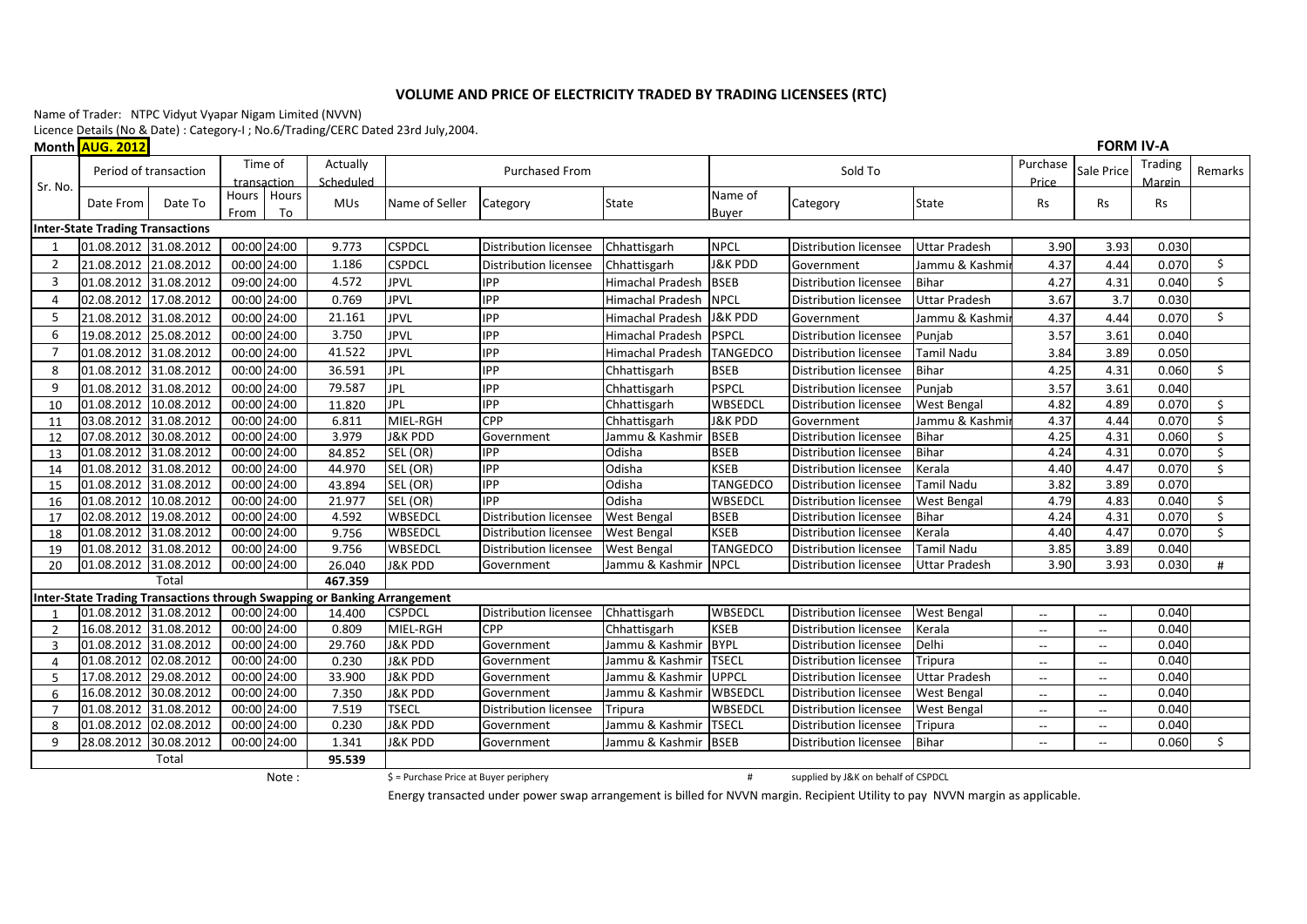## **VOLUME AND PRICE OF ELECTRICITY TRADED BY TRADING LICENSEES (PEAK)**

|                                                                          | Month AUG. 2012                  |         |                        |                       |                                 |                       |                       |           |                         |                                     |                   |            | <b>FORM IV-B</b>         |         |  |
|--------------------------------------------------------------------------|----------------------------------|---------|------------------------|-----------------------|---------------------------------|-----------------------|-----------------------|-----------|-------------------------|-------------------------------------|-------------------|------------|--------------------------|---------|--|
| Sr No,                                                                   | Period of transaction            |         | Time of<br>transaction |                       | Actually<br>Scheduled<br>Volume | <b>Purchased From</b> |                       | Sold To   |                         |                                     | Purchase<br>Price | Sale Price | <b>Trading</b><br>Margin | Remarks |  |
|                                                                          | Date From                        | Date To | From I                 | Hours   Hours  <br>To | <b>MUs</b>                      | Name of Seller        | Category              | State     | Name of<br><b>Buver</b> | Category                            | <b>State</b>      | Rs         | Rs                       | Rs      |  |
|                                                                          | Inter-State Trading Transactions |         |                        |                       |                                 |                       |                       |           |                         |                                     |                   |            |                          |         |  |
| Inter-State Trading Transactions through Swapping or Banking Arrangement |                                  |         |                        |                       |                                 |                       |                       |           |                         |                                     |                   |            |                          |         |  |
|                                                                          | 01.08.2012 31.08.2012            |         |                        | 17:00 20:00           | 9.000                           | MeECL                 | Distribution licensee | Meghalaya | <b>WBSEDCL</b>          | Distribution licensee   West Bengal |                   | $- -$      | $-$                      | 0.040   |  |
| <b>Total</b><br>9.000                                                    |                                  |         |                        |                       |                                 |                       |                       |           |                         |                                     |                   |            |                          |         |  |

## **VOLUME AND PRICE OF ELECTRICITY TRADED BY TRADING LICENSEES (Other than Peak & RTC)**

Name of Trader: NTPC Vidyut Vyapar Nigam Limited (NVVN)

Licence Details (No & Date) : Category-I ; No.6/Trading/CERC Dated 23rd July,2004.

|         | <b>FORM IV-C</b><br>Month: AUG. 2012                                     |         |                        |                       |                                 |                       |                       |           |                  |                       |                    |            |                                                                                                   |           |  |
|---------|--------------------------------------------------------------------------|---------|------------------------|-----------------------|---------------------------------|-----------------------|-----------------------|-----------|------------------|-----------------------|--------------------|------------|---------------------------------------------------------------------------------------------------|-----------|--|
| Sr. No. | Period of transaction                                                    |         | Time of<br>transaction |                       | Actually<br>Scheduled<br>Volume | <b>Purchased From</b> |                       | Sold To   |                  |                       | Purchase<br>Price  | Sale Price | Trading<br>Margin                                                                                 | Remarks   |  |
|         | Date From                                                                | Date To | From                   | Hours   Hours  <br>To | <b>MUs</b>                      | Name of Seller        | Category              | State     | Name of<br>Buyer | Category              | State              | <b>Rs</b>  | Rs                                                                                                | <b>Rs</b> |  |
|         | <b>Inter-State Trading Transactions</b>                                  |         |                        |                       |                                 |                       |                       |           |                  |                       |                    |            |                                                                                                   |           |  |
| NIL     |                                                                          |         |                        |                       |                                 |                       |                       |           |                  |                       |                    |            |                                                                                                   |           |  |
|         | Inter-State Trading Transactions through Swapping or Banking Arrangement |         |                        |                       |                                 |                       |                       |           |                  |                       |                    |            |                                                                                                   |           |  |
|         | 22.08.2012 22.08.2012                                                    |         |                        | 13:00 17:00           | 0.058                           | MeECL                 | Distribution licensee | Meghalaya | <b>WBSEDCL</b>   | Distribution licensee | <b>West Bengal</b> | $- -$      | $\hspace{0.05cm} \hspace{0.02cm} \hspace{0.02cm} \hspace{0.02cm} \hspace{0.02cm} \hspace{0.02cm}$ | 0.040     |  |
|         |                                                                          | Total   |                        |                       | 0.058                           |                       |                       |           |                  |                       |                    |            |                                                                                                   |           |  |

Note :  $\oint$  = Purchase Price at Buyer periphery

Energy transacted under power swap arrangement is billed for NVVN margin. Recipient Utility to pay NVVN margin as applicable.

## **List of abbreviations**

| Abbreviated form of | Details                                           | Category              | Abbreviated form       | <b>Details</b>               | Category              |
|---------------------|---------------------------------------------------|-----------------------|------------------------|------------------------------|-----------------------|
| Constituents        |                                                   |                       | <b>of Constituents</b> |                              |                       |
| AFAL                | Alok Ferro Alloys Ltd.                            |                       | <b>MSPL</b>            | Mahendra Sponge & Power Ltd. | <b>CPI</b>            |
| <b>AIDCO</b>        | Arora Infrastructure Development Company (P) Ltd. | <b>ICPP</b>           | <b>MSPSPL</b>          | MSP Steel & Power Ltd.       | <b>ICPF</b>           |
| APDCL               | Assam Power Distribution Company Ltd.             |                       | <b>INBVL</b>           | Nava Bharat Ventures Limited | <b>CPI</b>            |
| APL                 | Adani Power Limited                               |                       | <b>INDPL</b>           | North Delhi Power Limited    | Distribution licensee |
| <b>APPCC</b>        | Andhra Pradesh Power Coordination Commitee        | Distribution licensee | <b>INPCL</b>           | Noida Power Company Ltd.     | Distribution licensee |
| <b>BALCO</b>        | Bharat Aluminium Company Ltd.                     | <b>ICPP</b>           | <b>INTPC</b>           | INTPC Ltd.                   | Generator             |